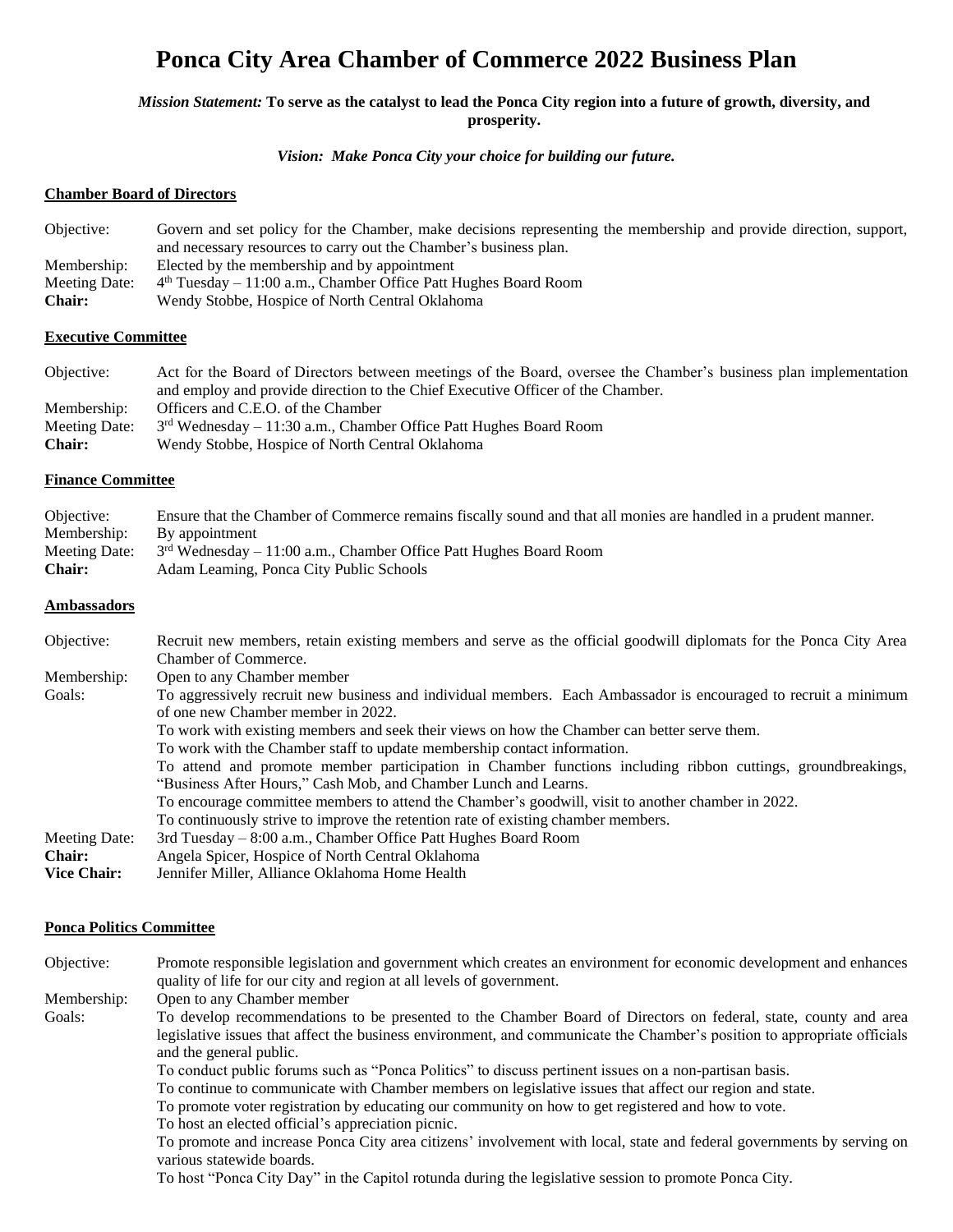**Legislative issues**: Support passenger rail service; support adequate funding for Oklahoma Department of Tourism; support adequate funding for K-12 education, technology centers and higher education; support no unfunded mandates; support online sales tax collection; support sales tax enforcement; and, support adequate funding for infrastructure needs.

Meeting Date: th Friday – 11 a.m. Chamber Office Patt Hughes Board Room. Committee does not meet in July and December.

**Chair:** Wayne Mitchell, Individual Member

**Vice Chair:** Dawn Brakey, Pioneer Technology Center

### **Community Development**

| Encourage and actively support the development of a comprehensive commercial and public infrastructure system            |  |
|--------------------------------------------------------------------------------------------------------------------------|--|
| (streets, highways, air and rail service, etc.) that promotes growth, educates our community and enhances the quality of |  |
| life in our region.                                                                                                      |  |
| Open to any Chamber member                                                                                               |  |
| To collaborate on common issues with federal, state, regional, city, education and county officials.                     |  |
| To advocate for a comprehensive multi-modal transportation system (streets, highways, trails, public transportation, air |  |
| and rail service).                                                                                                       |  |
| To support recreation improvements for Ponca City citizens.                                                              |  |
| 3rd Thursday - 10:00 a.m., Chamber Office Patt Hughes Board Room                                                         |  |
| Mindy Meyer, Alliance Health Ponca City                                                                                  |  |
| Don Nuzum, Ponca City Airport                                                                                            |  |
|                                                                                                                          |  |

### **Ponca City Business Council**

| Objective:         | Support and enhance Ponca City's business community in the areas of business development, education,                                     |  |  |  |
|--------------------|------------------------------------------------------------------------------------------------------------------------------------------|--|--|--|
|                    | communication and networking opportunities through specific programs and activities directed to the needs of business.                   |  |  |  |
| Membership:        | Open to any Chamber member                                                                                                               |  |  |  |
| Goals:             | To plan and coordinate activities, to include at least 4 educational workshops, to meet the current needs of business.                   |  |  |  |
|                    | To recognize 12 outstanding business/partners during the year and make a recommendation for Business of the Year                         |  |  |  |
|                    | which will be recognized at the annual Chamber banquet.                                                                                  |  |  |  |
|                    | To offer education on quality customer service.                                                                                          |  |  |  |
|                    | To coordinate and promote "Shop Ponca First" retail programs such as Santa Buck Giveaway, Cash Mob, Receipt<br>Campaign, and Crazy Days. |  |  |  |
|                    |                                                                                                                                          |  |  |  |
|                    | To promote and support the Chamber Buck program.                                                                                         |  |  |  |
|                    | To support ribbon cuttings, welcome new members to the Chamber and encourage all members to participate in the                           |  |  |  |
|                    | Ponca City Business Council.                                                                                                             |  |  |  |
| Meeting Date:      | $1st Tuesday – 8:00 a.m., Chamber Office Pat Hughes Board Room$                                                                          |  |  |  |
| <b>Chair:</b>      | Kelly Cross, Rick Scott Construction                                                                                                     |  |  |  |
| <b>Vice Chair:</b> | Ben Evans, Pioneer Technology Center                                                                                                     |  |  |  |

#### **Leadership Ponca City**

Objective: Develop a pool of committed well-informed leaders who will actively participate in the growth of the community by accepting leadership roles in civic, charitable, or governmental organizations. Membership: Open to the community by selection process Meeting Date: Monthly, August through May **Chairs:** Luke Garrison, Speak Now Film Company, Corbin Dewitt, Pioneer Technology Center and Brook Lindsay, Pioneer Technology Center

### **Education and Workforce Development**

| Objective:    | Support all local education systems, organizations and agencies. Provide an open format that allows for educational and                  |  |
|---------------|------------------------------------------------------------------------------------------------------------------------------------------|--|
|               | workforce issues to be presented.                                                                                                        |  |
| Membership:   | Open to any Chamber member                                                                                                               |  |
| Goals:        | To seek support of Chamber Businesses for the (PIE) Partners in Education Program so that each school has at least 2<br>active partners. |  |
|               | To provide a platform for all Ponca City schools to present ideas and concerns.                                                          |  |
|               | Teach customer service training at Ponca City High School.                                                                               |  |
|               | To provide information to the Chamber's Ponca Politics Committee on education and workforce issues.                                      |  |
|               | To host a new teacher luncheon.                                                                                                          |  |
|               | To host a support staff appreciation day.                                                                                                |  |
|               | To hold a "Stuff the Bus" school supply collection event.                                                                                |  |
| Meeting Date: | $1st$ Thursday – 4:00 p.m., Chamber Office Patt Hughes Board Room. Committee does not meet in January, June or July.                     |  |